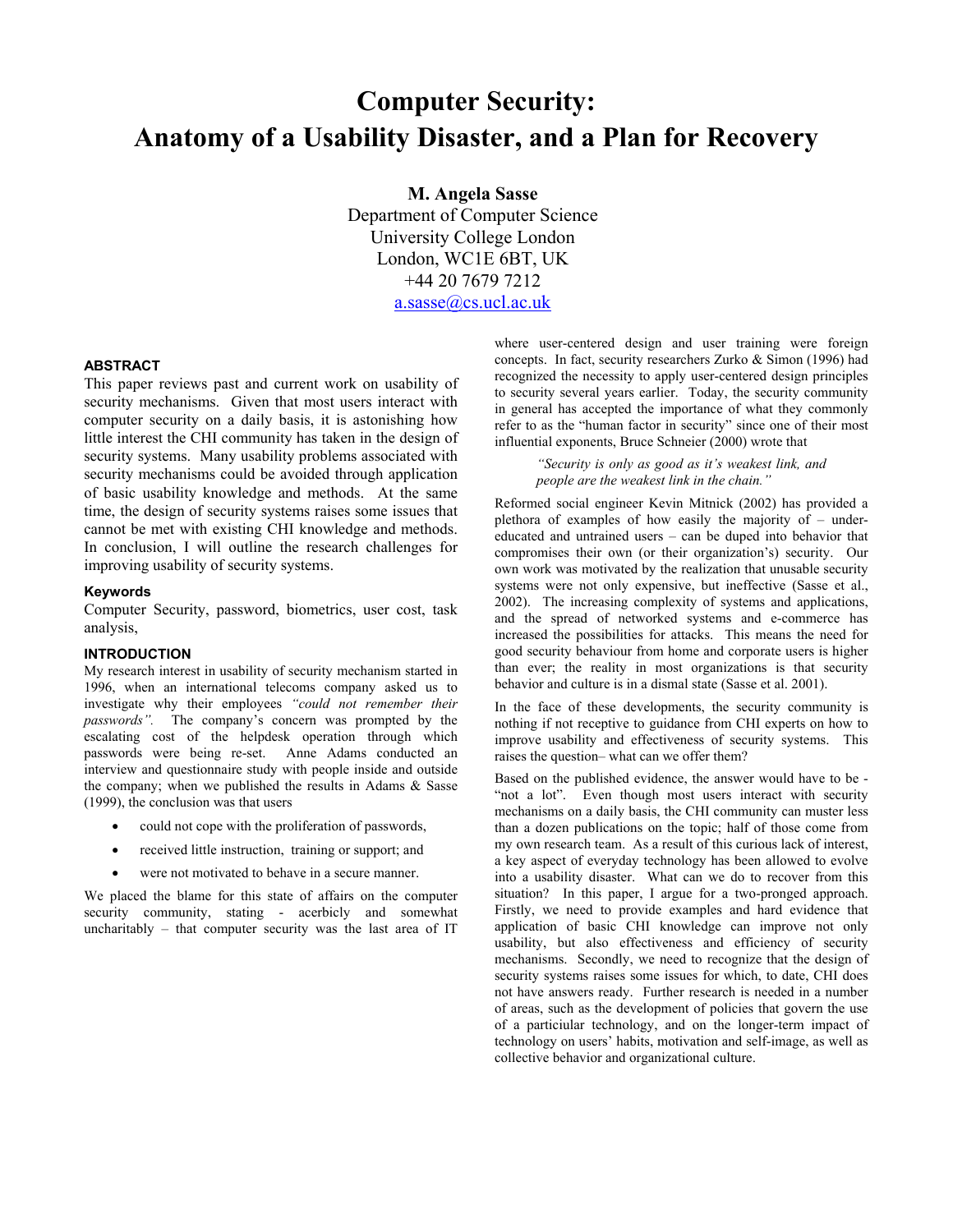## **APPLYING BASIC HCI PRINCIPLES TO SECURITY**

In an earlier paper (Sasse et al., 2001), I made a first attempt to demonstrate how exisiting CHI knowledge and principles can lead to the design of effective and usable security systems. As with any technology implementation, characteristics of

- the prospective users.
- their goals, and the task through which they achieve them, and
- the physical and social context in they perform the tasks

set constraints to which the design solution must provide a good fit. The combination and interaction of several characteristics often leads to conflicting constraints; optimization based on wellunderstood priorities helps to identify the solution that will work best in practice.

Current security mechanisms fail to acknowledge even very obvious constraints and CHI design principles. Minimizing users' workload –physical, but especially mental - is such a principle. Consider the some key characteristics of human memory

- Items stored in memory decay over time  $-$  this means that we cannot retrieve items we don't use with 100% accuracy, or at all.
- Non-meaningful items are harder to recall than meaningful ones (such as words or place names).
- Unaided recall is hard (much hard than cued recall).
- We cannot "forget on demand" items we no longer need.
- When retrieval is attempted, similar items compete and thus interfere with each other.

The most widely used mechanism in computer security password authentication – requires 100% correct unaided recall of non-meaningful items. With the proliferation of passwords, which often have to be changed, the task users face is simply beyond the capability of human memory (unless a password is used so frequently that automaticity kicks in). Furthermore, users receive no feedback when an attempt fails – they cannot tell whether the failure is due to a typing error, and entering a different password. Several applied psychologists have made attempts to devise ways of improving memorabilty of passwords (e.g. Spector & Ginzberg, 1994; Zviran & Haga., 1990), but their proposals have not caught on because they rely on meaningful items, which reduces cryptographic strength of passwords. Security practitioners are very reluctant to make changes to the established mechanism when the password problem begins to outstrip support resources. They look for fixes outside the mechanism *("all right then, write the password down, and just keep it somewhere safe"*, or automatic password reminder facilities), deliberately ignoring the fact that these fixes creates different, but nevertheless significant security risks. Application of CHI principles, however, would lead to the recognition that users need more support for infrequently used passwords, and lead to mechanisms that provide cued recall, allow for some error, and/or provide feedback when error occurs.

CHI acknowledges that users' behavior is essentially goal-driven, and the importance of designs that support users' tasks and workflow. For most users, most of the time, security is a *enabling* task, and this has a profound consequences for users' perception of, and behavior towards, security (see next section). Application

of basic task design principles determines that performance criteria for the security mechanism must be chosen in line with the *production* task, and the actions required for the security mechanisms should not interfere with those required for the production task. In most security implementations, however, a general mechanism is chosen to secure the system, without any consideration of the users' tasks and the organization's workflow. The study by Whitten  $&$  Tygar (1999) showed how designing a user interface to a security tool (PGP) with no consideration of users' tasks can render it completely ineffective. Adams & Sasse (1999) found that security often conflicts with production tasks and productivity goals. In such cases, users respond by circumventing security mechanisms, and perceive security as something that makes their life difficult. Task and workflow analysis should form the basis of the design of security systems, and not just the interfaces. A usable interface on a mechanism that requires the user to push anything his hands are engaged elsewhere is useless. If users have to respond to enquiries from customers in great haste, a login mechanism with which provides cued recall through a 4-step procedure involving graphics that take a long time to download is not a viable option.

All technology has to function in a specific physical and social environment. Biometrics are sometimes mistakenly promoted as a general solution to the usability problem in security (e.g. Nielsen, 2000) because users are identified through a physical characteristic (such as fingerprint, iris, face, or voice) and do not have to remember any password, PIN, or token. However, like all security mechanims, specific biometrics will only work in certain user-task-enviroment contexts, and not others. Air pollution and hand grease can affect fingerprint sensors, cameras used in iris and face recognition systems require constant lighting and positioning. Biometrics are not acceptable to some users altogether, and to others in some application contexts.

Currently, security policies fail to acknowledge that users' behavior is governed by social and cultural conventions. If a user has forgotten a password, but needs to log in to complete an urgent task, he will ask a colleague. Security policies stipulate that users should not share their passwords. Refusing the request in such a situation, however, makes the colleague appear uncooperative, and means she does not trust her colleague. Kabay (1996) identified the need to employ knowledge from social psychology in the design and enforcement of security policies. CHI has only recently started to consider that users' beliefs, attitudes, motivation, and values provide important constraints for technology design; we currently have tried and tested knowledge and methods for addressing these.

## **NEW RESEARCH CHALLENGES**

Security is, in several aspects, different from other technology design problems. One key problem mentioned in the previous section is the role of security of an enabling task. Security is not a goal most users strive for; rather, it is seen to get in the way of their production tasks. Current CHI knowledge can be applied to avoid making this state of affairs worse: when selecting a security mechanism, we can minimize users' physical and mental load, ensure the mechanism fits with tasks, and takes account of the physical and social context. To achieve this kind of "fit", security practitioners will have to re-think their current approach of to securing systems through general, "maximum strength" mechanisms and policies.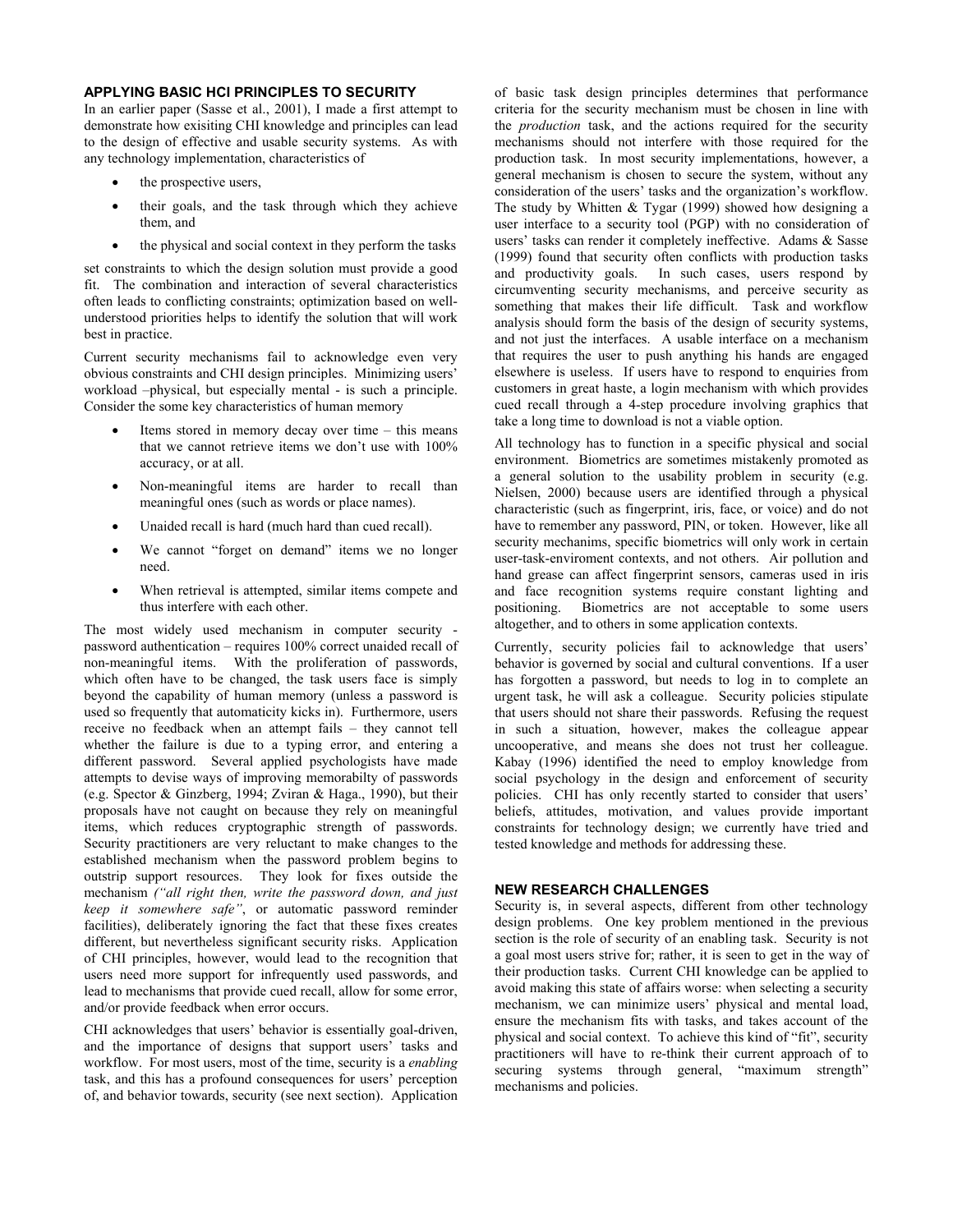Security and CHI practitioners will need to work together to understand how trade-offs between performance on production tasks and security should be made. Usability for individual users needs to be balanced against the security requirements of an organization, which in turn need to be based on a proper risk analysis. Performance in security is harder to evaluate than other areas, because recording of certain data (e.g. password typed in) would create additional vulnerability. Brostoff & Sasse (2001) demonstrated that testing the performance of a security mechanism in isolation from the task and context in which it is to be used is a waste of time. The challenge is to create test-beds and test environments in which performance of new security mechanisms, and the impact on the production task, can be evaluated in context.

Whilst a well-designed security mechanism will not put off users, it will not entice them, either. In many home and organizational contexts, users lack the motivation to expend the extra effort. Weirich & Sasse (2001) identified a set of beliefs and attitudes held by users who do not comply. The reason fall into 2 main categories

- 1) Users do not believe the threat to security is "real", and therefore see no need to expend effort required.
- 2) Users do not believe their behavior makes any significant difference – "a determined attacker will get in anyway", and/or "nobody else follows the rules, why should I?"

Both lines of argument lead to the cost/benefit equation – people will not expend effort if they do not perceive or expect a (potential) benefit for themselves. If it comes to securing their homes, many users will make the effort if they believe themselves to be at risk. In many work environments, however, the users' and organization's goals are not aligned.

To date, many security practitioners have tried to address this problem by enforcing desired user behaviors through sanctions. This approach may work to some extent in the military sector (from which, not surprisingly, many security mechanisms and security staff hail). Most organizations, however, cannot afford to take the same approach  $-$  (1) it is too expensive to enforce regulations on a regular basis, and (2) the creative, flexible knowledge workers modern organizations seek to attract would not put up with this kind of treatment.

Adams & Sasse (1999) argued that user training and motivation would help users to *"do the right thing".* The data from Weirich & Sasse (2001), however, suggest that education and training measures will not work unless users *believe* that they, or people they are about, are at risk. Furthermore, being seen as securityconscious is not exactly desirable in most people's perception: users who follow computer security rules are currently seen as "paranoid" and "anal". Forcing users to behave in a manner that conflicts with their self-image is likely make matters worse by pushing users from "can't be bothered" non-compliance to acts of covert hostility, i.e. sabotage. The image of security needs to be improved – towards something seen as desirable, part of professional image. Changing user perception in this way will require a long and well-thought campaign using social marketing techniques, within organizations and in society in general. Posters in workplaces ("Have you locked your screen?") and rewards for good security behavior are some examples.

A key insight that has emerged from our research over the past 6 years is that employing any measures - such as improving user interfaces to security mechanisms, or mounting education campaigns - will have little effect lasting effect if used in isolation.

Security is a socio-technical system and needs to be designed as such. CHI aims to match technology to human characteristics, but currently does not have a method that aims to design (rather than just specify) desirable user behavior in tandem with technology. As a first step in this direction, Brostoff & Sasse (2001) have adapted Reason's (1990) model of human error (a socio-technical model for improving safety behavior in organizational contexts) to security. Reason's model is a good starting point because safety and security share the "enabling task" problem. Two key differences are that the benefits of safety are more obvious to most people, and that safety does not have adversaries who actively seek to attack.

A key challenge for the future will be to design interactions with security that foster good security behavior, and break bad security habits that have formed over a long period of time. Accompanying education measures cannot be aimed at individual users, the organizational security culture needs to be changed at same time. Unlike many other technologies, security requires managers to be seen to be "leading by example", and enforce user behavior, and be seen to enforce it. Risks and rationale for required behavior have to be transparent to motivate users to do the right thing.

Another key challenge is to understand which mechanisms are acceptable to which users under which circumstances. Outside military environments, acceptability of a security mechanism is necessary conditiona for its effectiveness. Amongst emerging security mechanisms, this is in particular an issue for biometrics. Biometrics have the potential to reduce the physical and mental load on users in many situations (in a recent study, I found that convenience was a huge factor in acceptance) but the fact that a user is identified uniquely means it harbors risks in terms of privacy and identity theft. Users make cost (risk) and benefit (convenience, or "greater good") assessment – relevant factors influencing perception need to be explored prior to implementation

## **FURTHER WORK**

To address the challenges involved in designing usable security, CHI needs to address a number of issues. Clearly, we need to integrate knowledge socio-technical systems research, safetycritical system design, and social psychology into mainsteam design approaches. Furthermore, we need be aware aware that the policies governing the use of a technology need our attention as much as the technology itself.

A final observation is that the CHI research community may be too focussed on novel technologies, and not interested in monitoring effectiveness and efficiency of technologies once they have become widely used. There seems to be an implicit assumption that technologies that are widely used are, by definition, usable. Examples such as password security and email show how technologies that worked well enough when first introduced can evolve into usability disasters over time and with extended use. Unlike with new technology that has obvious flaws, users will not notice problems that build up over time. In this respect, usability is like security – only ongoing monitoring and adaption will keep the menace at bay.